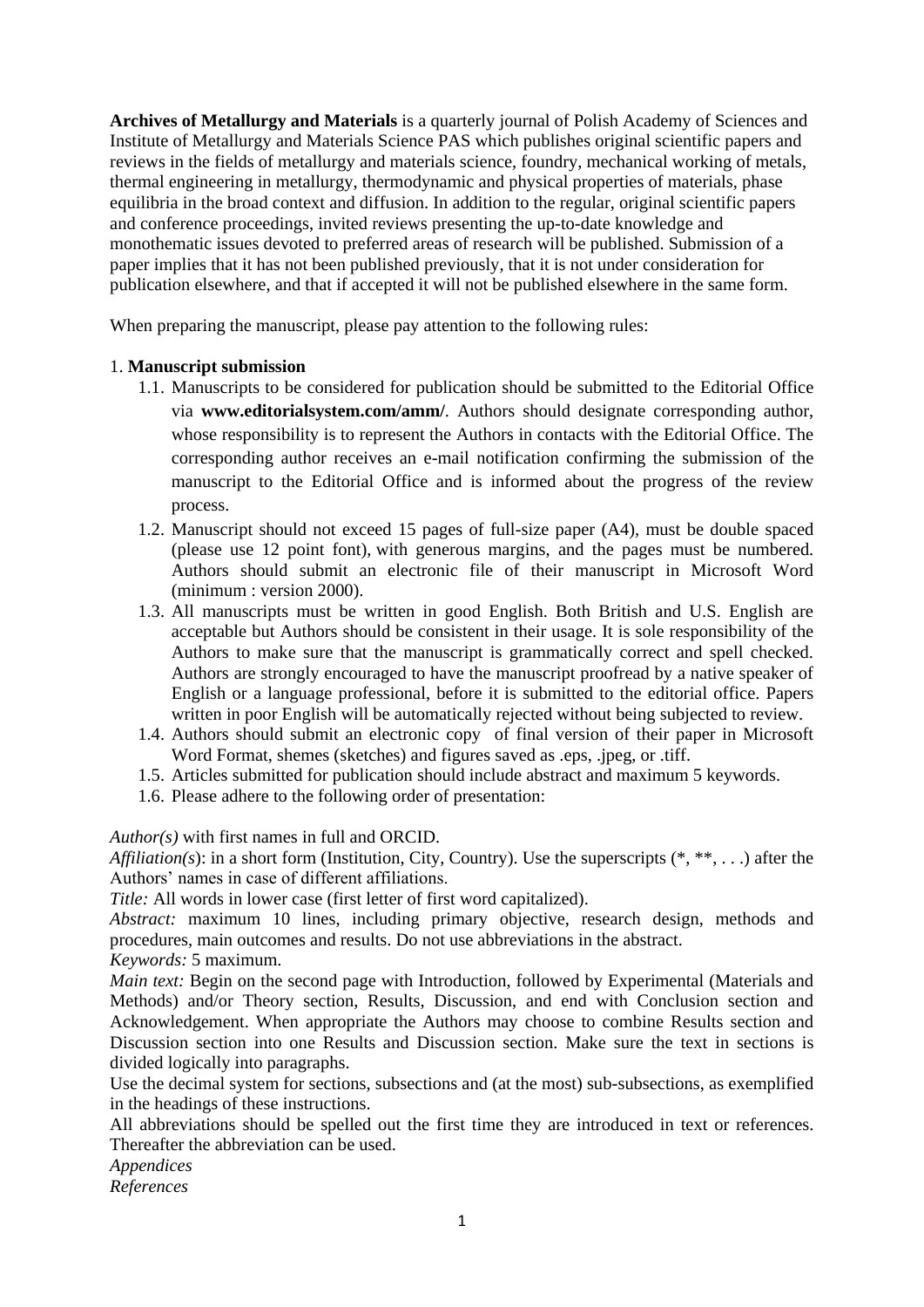*Correspondence address:* title, name, postal address, telephone and e-mail address of the corresponding Author, number ORCID.

*Figure captions Tables*

## **2. Manuscript preparation**

The editorial system includes:

1. Manuscript, which should contain the full text with figures, tables and signatures to them where they are placed.

2. Figures, tables and signatures to them as separate files.

2.1. Formulae, equations and units

The formulas should be written in Microsoft Equation and MathType with the possibility of editing (not as graphics).

Formulae and equations should be typed on separate lines and numbered consecutively in parentheses on the right side (1) . . . (n). Vectors must be indicated as such. Size of symbols should be kept uniform for all equations in the manuscript. Formulae and equations should be referred to in the text as follows: Eq. (1).

Numbers and units must be separated by a space, e.g. 5.5 wt.%, 273.15 K, 1013 MPa, etc. The only exception are angle degrees, e.g. 90°.

### 2.2. Figures

Figures should be complete without corrections and additions in the word. Figures are usually printed in reduced size (fitting column width of 85 mm) and this should be taken into account when preparing them. For the best results, make sure that lettering on figures and micrographs is at least 2 mm high after reduction, and the style of labeling must be uniform for all figures. Each figure should have its own caption explaining the content without reference to the text. Figure captions should be typed on a separate page at the end of manuscript. The appropriate place of in the text should be indicated by  $\langle$ Fig. 3  $\rangle$  written in separate line. Figures should be referred to in text as follows: Fig. 1. The magnification must be indicated by a labeled scale marker on the micrograph itself, not drawn below it. For optimum printing quality micrographs should be saved as .eps or .tiff at a resolution of at least 300 dpi while line drawings at a resolution of at least 600 dpi.

## 2.3. Move files

The authors can make movie files up to 100 MB in MP4 format.

The author at the first reference (Movie 1. Click here) should with the Click here command connect the web address with the place of uploading the movie (hyperlink) and at the end of the article provide a list of hyperlinks (samples: Movie 1, hyperlink, movie no 2, hyperlink ......). The files will be removed from the edytorial system when rejected or published article (moved to Rejected or Published manuscripts).

2.4. Tables

Tables together with captions should be typed on separate page at the end of manuscript. Tables are to be numbered consecutively using Arabic numbers in the text (TABLE 1 . . . n). A caption must be placed above respective table and should explain the symbols used in the heading and in the left hand column. Tables should be referred to in the text as follows: TABLE 1.

#### 2.5. References

References should be typed on separate pages and numbered consecutively applying the system accepted by the Quarterly (initials and names all authors, journal title [abbreviated according to the Journal Title Abbreviations of Web of Science:http://library.caltech.edu/reference/abbreviations/, everyone abbreviation should be end with a dot - example. Arch.Metall.Mater.] or book title; journal volume or book publisher; page spread; publication year in bracket).

The use of DOI numbers (full notation and linked) is mandatory for each paper and should be formatted as shown in the examples below: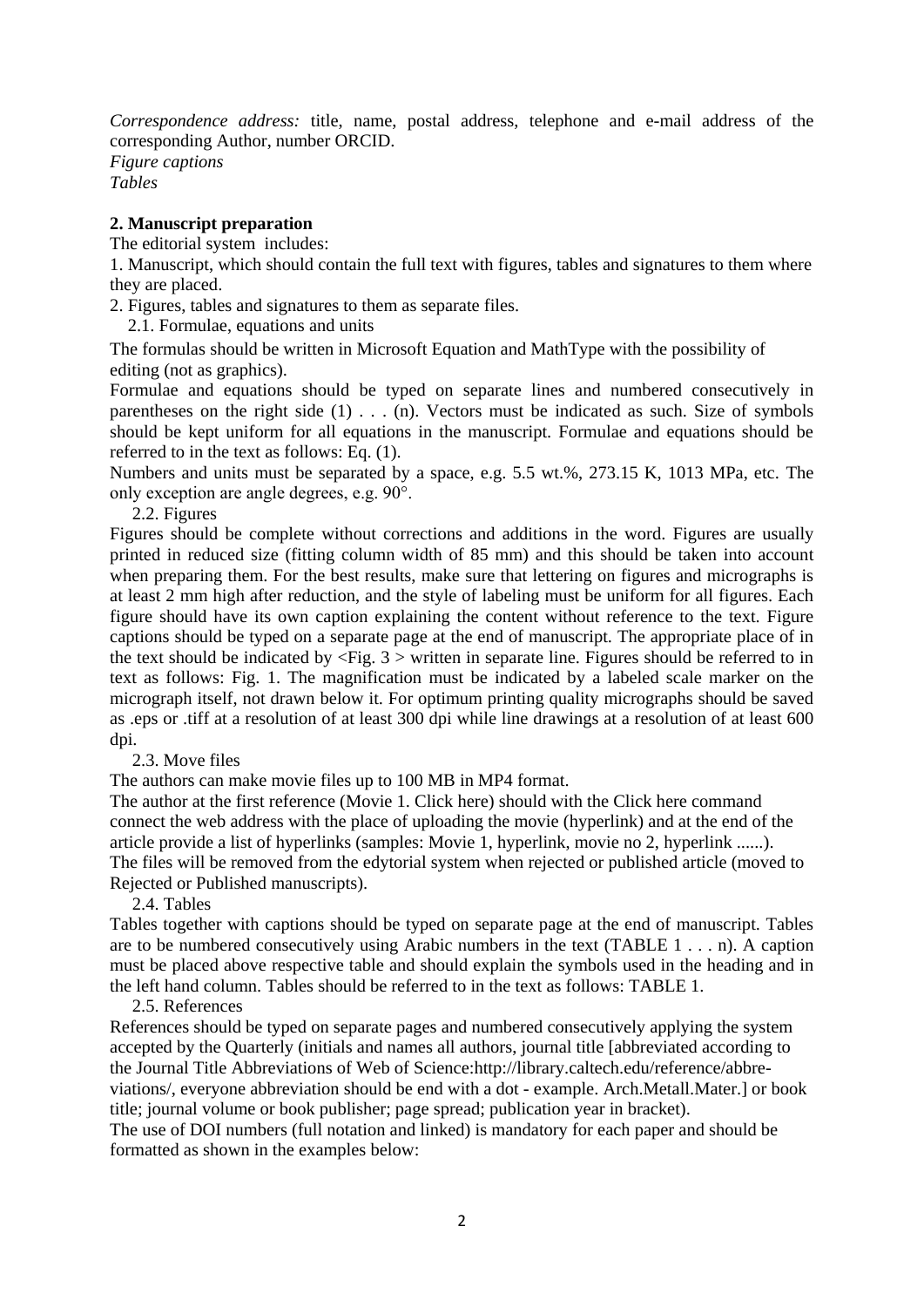# **Journals:**

[1] L.B. Magalas, Development of High-Resolution Mechanical Spectroscopy, HRMS: Status and Perspectives. HRMS Coupled with a Laser Dilatometer. Arch. Metall. Mater. **60** (3), 2069-2076 (2015). DOI: https://doi.org/10.1515/AMM-2015-0350

[2] E. Pagounis, M.J. Szczerba, R. Chulist, M. Laufenberg, Large Magnetic Field-Induced Work output in a NiMgGa Seven-Lavered Modulated Martensite. Appl. Phys. Lett. **107**, 152407 (2015). DOI: https://doi.org/10.1063/1.4933303

[3] H. Etschmaier, H. Torwesten, H. Eder, P. Hadley, Suppression of Interdiffusion in Copper/Tin thin Films. J. Mater. Eng. Perform. (2012).DOI: https://doi.org/10.1007/s11665-011-0090-2 (in press).

# **Books:**

[2] M. H. Kamdar, A.M.C. Westwood, Environment-Sensitive Mechanical Behaviour, New York 1981.

# **Proceedings:**

[3] F. Erdogan, in: H. Liebowitz (Ed.), Fracture **2**, Academic Press 684, New York (1968). **Internet resource:**

[4] http://www.twi.co.uk/content/fswqual.html

## **PhD Thesis:**

[6] F.M. LIang. World Hyphenation by Computer. PhD thesis, Stanford University, Stanford, CA 94305, June.

## **Chapter in books:**

[7] R. Major, P. Lacki, R. Kustosz, J. M. Lackner, Modelling of nanoindentation to simulate thin layer behavior, in: K. J. Kurzydłowski, B. Major,

P. Zięba (Ed.), Foundation of Materials Design 2006, Research Signpost (2006).

## **Articles in press:**

[8] H. EtschmaIer, H. Torwesten, H. Eder, P. Hadley, J. Mater. Eng. Perform. (2012), DOI: 10.1007/s11665-011-0090-2 (in press).

## **3. Fees**

No honorarium will be paid. The journal does not have article processing charges (APCs) nor article submission charges.

#### **4. Review and proofread process**

4.1. Peer review process

All submitted manuscripts undergo **review** by renowned specialists appointed by the Editor-in-Chief and members of the Editorial Board. Reviewers receive guidance to help them perform the review, and submit written opinion on the manuscript together with recommendation to accept as is, or reject, or accept after revision. In the latter case i.e. when revision is requested, the authors are obliged to respond to Editor and Reviewers' comments in detail and make revisions to the manuscript. A rebuttal to Reviewers' comments can also be sent via the Editorial System in writing.

Decision to reject the article is taken by the Editorial Board with the final decision belonging to the Editor, who may appoint another reviewer if necessary.

Reviewers remain anonymous to Authors and their identity cannot be revealed by the Editorial Office.

### **In a separate file, the authors are requested to suggest names and contact details (affiliations and valid e-mail addresses) of at least three experts who could serve as reviewers.**

**Brief explanation (2-3 sentence-long) why each person is suitable as a reviewer should also be provided. The suggested reviewers cannot be from the same country as affiliation of the corresponding author. The decision to appoint a reviewer belongs solely to the editor.**